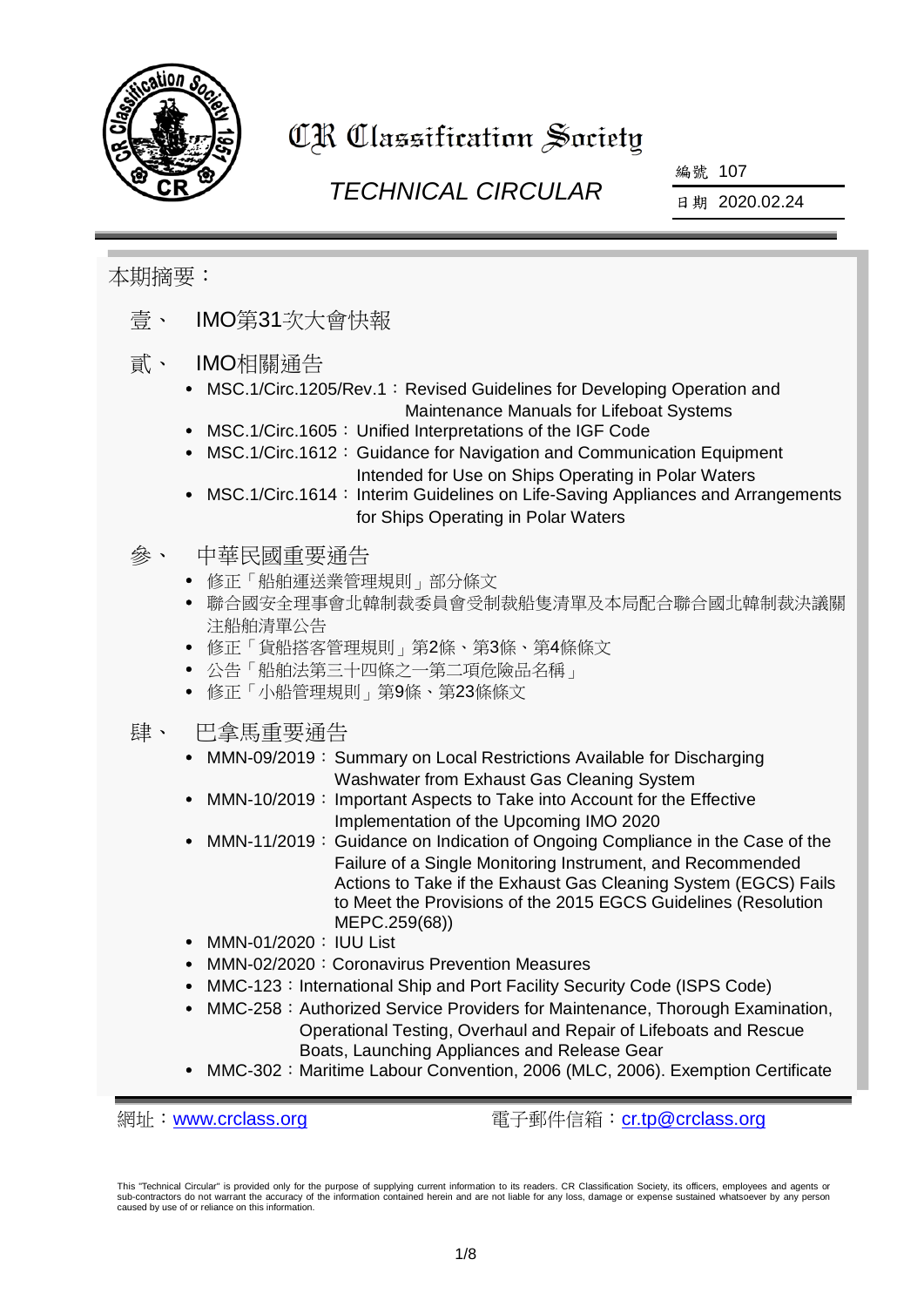and Dispensation Letter. Title 3. Regulation 3.1.– Accommodation and Recreational Facilities

- MMC-321: Continuous Synopsis Record (CSR) on Board
- MMC-345: Ballast Water Management Convention 2004, Panama Policy
- MMC-359: Guidance for the Implementation and Certification of the ISPS Code
- MMC-378: Announcement of Resolution Entry in Force January 1st 2020 for Amendments to the International Code for Fire Safety System (FSS Code)
- 伍、 貝里斯重要通告
	- MMN-19-006: Port State Control Analysis and Self-Inspection Program
- 陸、 澳洲通告
	- Marine Notice 5/2019通告摘要
- 柒、 CR服務資訊
	- CR PSC應急群組資訊簡介

# 壹 **IMO**第**31**次大會快報

- 一、 國際海事組織(IMO)會員大會(Assembly)第31次會議於2019年11月25日至12月4 日在英國倫敦召開。大會批准韓國籍Mr. Kitack Lim續任下一任秘書長[\(可參考](http://www.imo.org/en/MediaCentre/SecretaryGeneral/Pages/Default.aspx) **IMO** 簡 [歷網頁\)](http://www.imo.org/en/MediaCentre/SecretaryGeneral/Pages/Default.aspx),任期自2020年1月1日起至2023年12月31日。另外共採納17個決議案(其 中大多與IMO發展策略、營運方針有關),以下簡介1個技術性決議案如下。
- 二、 **[A.1137\(31\)](https://www.crclass.org/chinese/download/ti-tc/107/1-1%20A%2031-Res.1137%20-%20INTERIM%20SAFETY%20MEASURES%20FOR%20SHIPS%20NOT%20CERTIFIED%20UNDER%20THE%20SOLASCONVENTION%20OPERATING%20IN%20POL...%20(Secretariat).pdf)**決議案:非**SOLAS**船舶營運於極區水域之臨時安全措施:
	- (一) 背景:因應極區章程(Polar Code)已於2017年1月1日生效,國際海事組織(IMO) 持續討論將Polar Code Part I-A(安全相關部分)以及Polar Code第9、10及11章(導 航、通訊、航行計畫)內容應用於非SOLAS船舶(例如船長24m以上之漁船及總噸 位300以上之非商用遊艇)之可行性。
	- (二) 本決議案內容:大會決議敦促各會員國以「自願方式」對非SOLAS船舶施行極區 章程之安全措施。

# 貳 **IMO**相關通告

- 一、 **[MSC.1/Circ.1205/Rev.1](https://www.crclass.org/chinese/download/ti-tc/107/2-1%20MSC.1-Circ.1205-Rev.1%20-%20Revised%20Guidelines%20For%20Developing%20Operation%20And%20MaintenanceManuals%20For%20Lifeboat%20Systems%20(Secretariat).pdf)**:**Revised Guidelines for Developing Operation and Maintenance Manuals for Lifeboat Systems**:
	- (一) 本準則為協助制訂救生艇操作和維護手冊之準則。
	- (二) 本次新增內容:修訂逃生通道標示和設備位置的標誌。
- 二、 **[MSC.1/Circ.1605](https://www.crclass.org/chinese/download/ti-tc/107/2-2%20MSC.1-Circ.1605%20-%20Unified%20Interpretations%20Of%20The%20Igf%20Code%20(Secretariat).pdf)**:**Unified Interpretations of the IGF Code**:
	- (一) 針對規則6.3.10有關應設置承接盤(Drip Tray)情況之統一解釋(註:承接盤為防止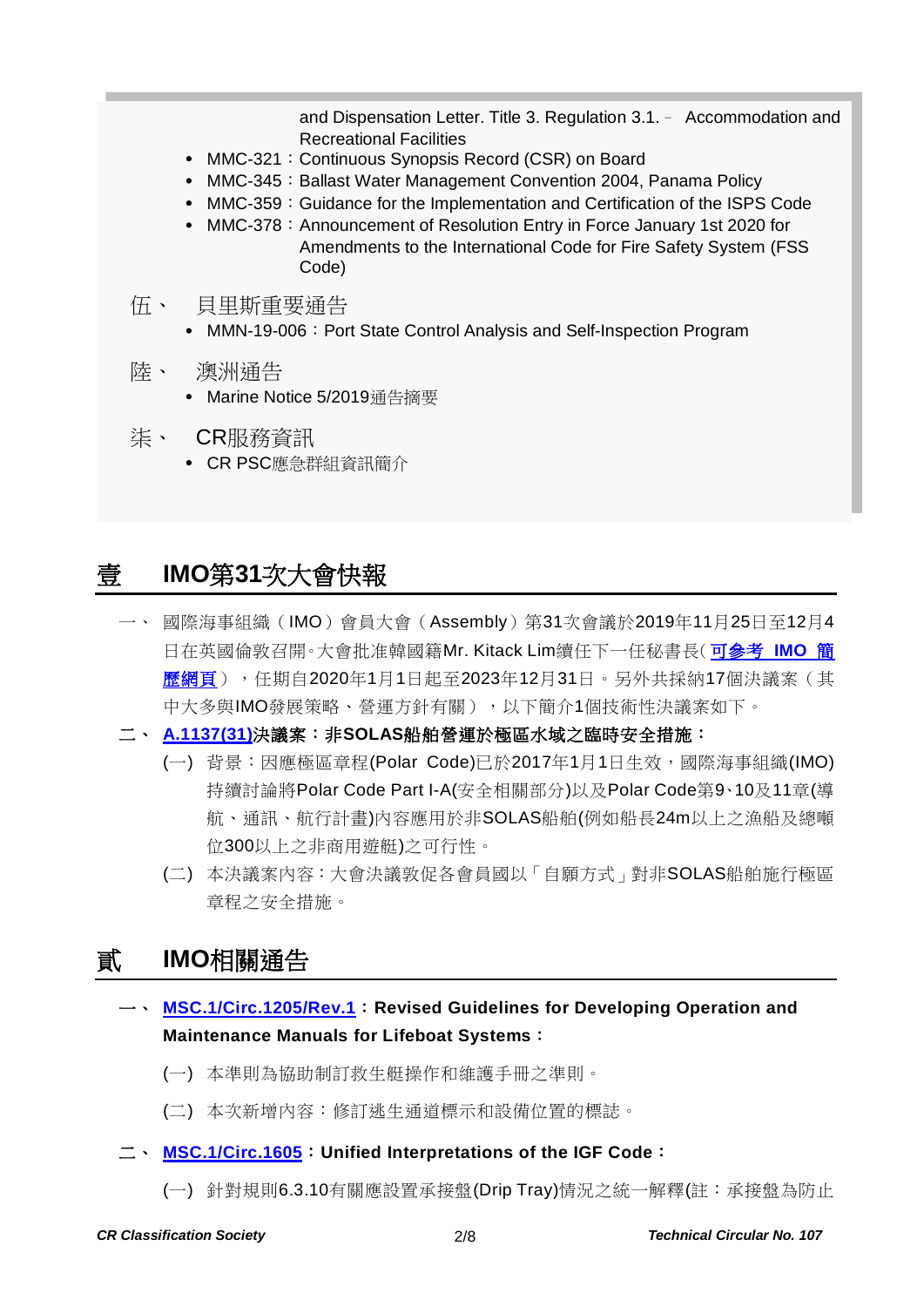船上鋼板直接接觸到液化氣體燃料之保護設施):

- 1. 當艙櫃位於露天甲板上時,應設置承接盤,以保護甲板免於艙櫃連接件和其 他洩漏源所可能造成之洩漏;
- 2. 當艙櫃位於露天甲板之下,但接頭在露天甲板上時,應設置承接盤,以保護 甲板免於艙櫃連接件和其他洩漏源所可能造成之洩漏;和
- 3. 當艙櫃和接頭位於甲板下方時,且所有艙櫃接頭均應位於艙櫃接頭空間(Tank Connection Space)內。在這種情況下,不需要裝設承接盤。
- (二) 針對規則12.4與12.5有關適用雙燃料與氣體燃料引擎功能要求之統一解釋:
	- 1. 根據IGF Code Part A-1第12.4段關於防爆之危險區域分類標準:在使用規則 12.4對雙燃料與氣體燃料引擎之進氣閥進行危險區域分類時,其風險評估等 級應與規則12.5(危險區域範例)同等。若規則12.4無提及其他額外相對應安全 措施或風險評估時,則應適用第12.5段之危險區域範例。
- (三) 針對規則12.5.2.1有關儲存燃料空間危險區域等級判定標準之統一解釋:
	- 1. 含有C型艙櫃之燃料儲存空間,其所有潛在洩漏源皆位於艙櫃接頭空間中且 其無進入任何危險區域之通道,應視為無危險。
	- 2. 若燃料儲存空間包括潛在的洩漏源(如:艙櫃接頭),應將其視為1類危險區 域。
	- 3. 若燃油儲存空間有以螺栓封住且通往艙櫃連接空間之通道,則應將其視為2 類危險區域。
- (四) 針對規則15.10.1有關確認已達操作需求之通風量方式(但不限於)之統一解釋:
	- 1. 結合低壓指示計監測通風機或風扇之運作狀況;或是
	- 2. 結合通風流量指示計監測通風機或風扇之運作狀況;或是
	- 3. 監測通風流量以確認空氣流量已達要求。

#### 三、 **[MSC.1/Circ.1612](https://www.crclass.org/chinese/download/ti-tc/107/2-3%20MSC.1-Circ.1612%20-%20Guidance%20For%20Navigation%20And%20Communication%20EquipmentIntended%20For%20Use%20On%20Ships%20Operating%20In...%20(Secretariat).pdf)**:**Guidance for Navigation and Communication Equipment Intended for Use on Ships Operating in Polar Waters**:

- (一) 本指南針對航行於極區船舶之航行儀器跟通訊設備提出相關建議,分為3個部分 及一個附件:
	- 1. A部分:分析在極區船舶可能會遭遇之特殊情況,主要分為低溫情況、冰積情 況以及依靠電池的設備(因電力可能會因為低溫受影響)之處理方式,並針對 這些狀況提出相對應的解決方式或是設備性能要求。
	- 2. B部分:針對相關設備提出相關建議要求,其中包含航儀、通信設備及其他與 航行或救生有關之設備。
	- 3. C部分:因感測器在高緯度下可能會影響其精準度,因此應設有自動警報或 明確指示,使駕駛台之船員能判斷繼續使用此感測器的結果或是使用其他設 備之計算資料。
	- 4. 附件:提供關於救生艇筏通訊能力之資訊。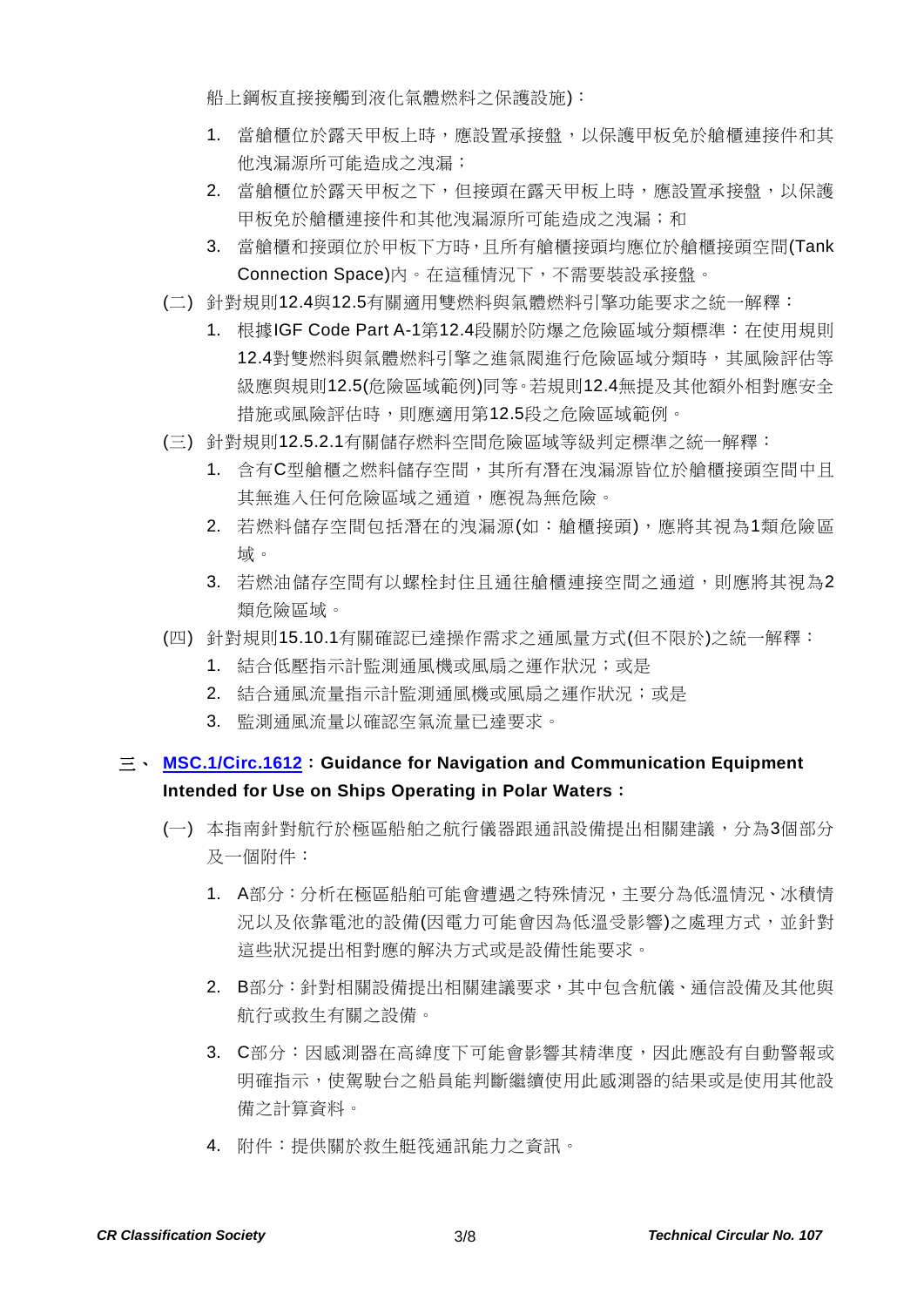### 四、 **[MSC.1/Circ.1614](https://www.crclass.org/chinese/download/ti-tc/107/2-4%20MSC.1-Circ.1614%20-%20Interim%20Guidelines%20On%20Life-Saving%20Appliances%20And%20Arrangements%20For%20Ships%20Operating%20In%20Polar...%20(Secretariat).pdf)**:**Interim Guidelines on Life-Saving Appliances and Arrangements for Ships Operating in Polar Waters**:

(一) 本指南針對極區航行的船舶,其救生設備需滿足的規範提供了詳細之指南。其內 容包含:應考慮環境之特殊條件、最大預期等待救援時間、救生艇筏容量、救生 艇筏配備、低氣溫環境操作、結冰、救生設備凍結、高緯度環境、長晝長夜、冰 上撤離、集體救生設備等。

# 參 中華民國重要通告

- 一、 修正[「船舶運送業管理規則」](https://gazette.nat.gov.tw/egFront/detail.do?metaid=112082&log=detailLog)部分條文,中華民國**108**年**12**月**24**日。
- 二、 [聯合國安全理事會北韓制裁委員會受制裁船隻清單及本局配合聯合國北韓制裁決議關](https://www.motcmpb.gov.tw/Information/Detail/cfc09406-61f5-4462-a7ee-4bb3de2fdab0?SiteId=1&NodeId=103) [注船舶清單公告,](https://www.motcmpb.gov.tw/Information/Detail/cfc09406-61f5-4462-a7ee-4bb3de2fdab0?SiteId=1&NodeId=103)中華民國**109**年**01**月**17**日。
- 三、 修正[「貨船搭客管理規則」](https://gazette.nat.gov.tw/egFront/detail.do?metaid=112910&log=detailLog)第**2**條、第**3**條、第**4**條條文,中華民國**109**年**1**月**31**日。
- 四、 公告[「船舶法第三十四條之一第二項危險品名稱」](https://gazette.nat.gov.tw/egFront/detail.do?metaid=112956&log=detailLog),自中華民國**109**年**2**月**3**日生效。
- 五、 修正[「小船管理規則」](https://gazette.nat.gov.tw/egFront/detail.do?metaid=113085&log=detailLog)第**9**條、第**23**條條文,中華民國**109**年**2**月**7**日。

## 肆 巴拿馬重要通告

- 一、 **[MMN-09/2019:](https://www.crclass.org/chinese/download/ti-tc/107/4-1%20MMN-09-2019-29-11-2019-1-1.pdf) "Summary on Local Restrictions Available for Discharging Washwater From Exhaust Gas Cleaning System"**:
	- (一) 巴拿馬海事局整理各港口國對廢氣清潔系統(EGCS)之洗滌水排放管制要求較 MEPC.259(68)高的國家及其政策,並建議船舶在進入這些地區前應更新最新之 規定並符合其要求。
	- (二) 上述地區包括:巴拿馬運河水域、澳洲、德國、挪威、香港、大陸、馬來西亞、 美國加州等地區。
- 二、 **[MMN-10/2019:](https://www.crclass.org/chinese/download/ti-tc/107/4-2%20MMN-10-2019.pdf) "Important Aspects to Take Into Account for the Effective Implementation of the Upcoming IMO 2020"**:
	- (一) 巴拿馬海事局因應2020年1月1日生效之燃油硫含量限制值規定,提出相應之準則 供航商參考。
- 三、 **[MMN-11/2019:](https://www.crclass.org/chinese/download/ti-tc/107/4-3%20MMN-11-2019-EGCS-Failure.pdf) "Guidance on Indication of Ongoing Compliance in the Case of the Failure of a Single Monitoring Instrument, and Recommended Actions to Take if the Exhaust Gas Cleaning System (EGCS) Fails to Meet the Provisions of the 2015 EGCS Guidelines (Resolution MEPC.259(68))"**:
	- (一) 巴拿馬海事局針對船員及船舶營運者使用EGCS時,發生故障之因應措施以及 EGCS不符合MEPC.259(68)規定之建議行為發布此指南,故障內容包括:
		- 1. 系統故障導致排放超過標準;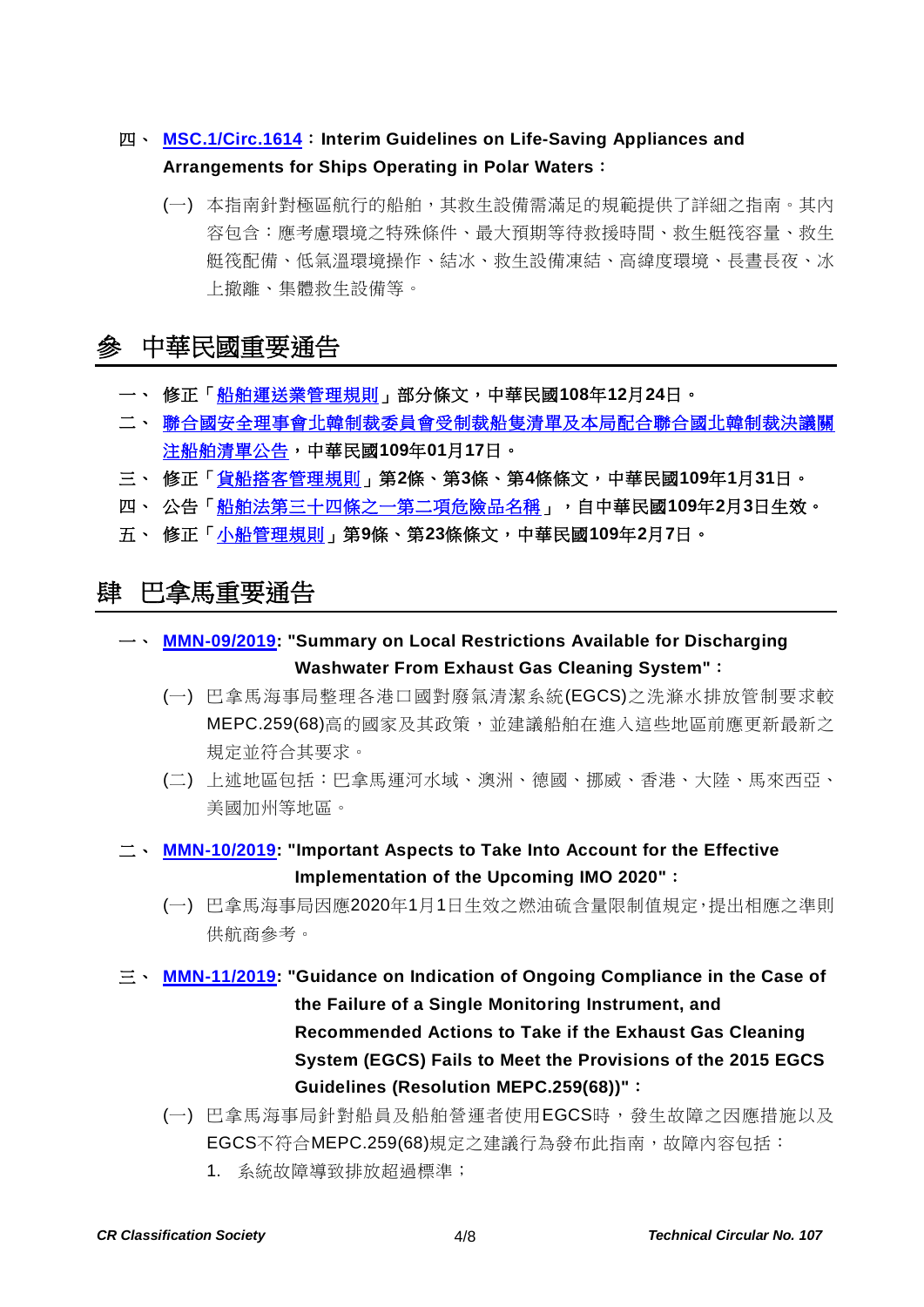- 2. 在短期間內超過適用之排放率(Emissions Ratio)標準;
- 3. 監測器突然故障。
- (二) 若持續故障超過1小時應立即通報船旗國以及港口國。

#### 四、 **[MMN-01/2020:](https://www.crclass.org/chinese/download/ti-tc/107/4-4%20MMN-01-2020-IUU-list.pdf) "IUU List"**:

(一) 巴拿馬海事局為抵制非法捕撈漁獲,要求各認可組織(RO)、船級協會、法律事務 所不得對清單內之漁船提供任何服務。

#### 五、 **[MMN-02/2020:](https://www.crclass.org/chinese/download/ti-tc/107/4-5%20MMN-02-2020-CORONAVIRUS-AMP-SAFETY-CIRCULAR-FINAL.pdf) "Coronavirus Prevention Measures"**:

- (一) 根據世界衛生組織(WHO)對新型冠狀病毒狀況報告,巴拿馬海事局建議在船上應 採取防疫措施,若有任何船員或乘客發生相關症狀,必須通知巴拿馬衛生部門 (MINSA)及海巡單位,並配合所在地之衛生單位。同時建議可透過查詢WHO及其 他衛生單位之網站了解現況並評估下一停靠港口之風險。
- (二) 若預計於大陸港口進行檢驗,但因受病毒影響而無法完成檢驗,可向巴拿馬海事 局申請推遲到下一個港口。

#### 六、 **[MMC-123:](https://www.crclass.org/chinese/download/ti-tc/107/4-6%20MMC-123-31-10-20191.pdf) "International Ship and Port Facility Security Code (ISPS Code)"**:

- (一) 第10條補充:船舶保全警報系統(SSAS)授權僅由巴拿馬辦事處核發(豁免費用為 300美元)。
- (二) 新增第16條:
	- 1. 一航次授權應透過E-Segumar官方網站申請,由巴拿馬海事局或客戶指定的 任何Segumar辦事處審核,並須透過E-Segumar線上平臺提交出發與抵達港 口之認可保全機構(RSO)聲明文件。
	- 2. 巴拿馬海事局鼓勵經營者、公司保全員(CSO)及RSO若有需協助或查詢本國 際船舶與港口設施保全 (ISPS) 之 指示,應 透 過 海 事 船 舶 安 全 部 門 [isps@amp.gob.pa](mailto:isps@amp.gob.pa) 或Segumar辦事處。
	- 3. 關於CSO及SSAS之教學應於本通告發布後完成。
	- 4. 未遵照本通告之商船將通知RSO以被RSO視為不符合規定。

### 七、 **[MMC-258:](https://www.crclass.org/chinese/download/ti-tc/107/4-7-258-30-JANUARY-2020-FINAL.pdf) "Authorized Service Providers for Maintenance, Thorough Examination, Operational Testing, Overhaul and Repair of Lifeboats and Rescue Boats, Launching Appliances and Release Gear"**:

- (一) 更新救生艇、救難艇及其降落裝置與釋放機構檢修之服務供應商的授權與認證要 求:
	- 1. 提交給巴拿馬海事局進行授權審核之文件,服務供應商品質管理系統證書可 用國際船級社協會(IACS)成員核發之維修服務認可證書作為替代。
	- 2. 若服務供應商在不同地點擁有不同的分公司,巴拿馬海事局可以接受只有一 份品質管理證書或IACS證書之認證,但所有分公司都須有巴拿馬海事局核發 的證書。
- (二) 更新巴拿馬海事局認可救生艇檢修之服務供應商清單內容及格式。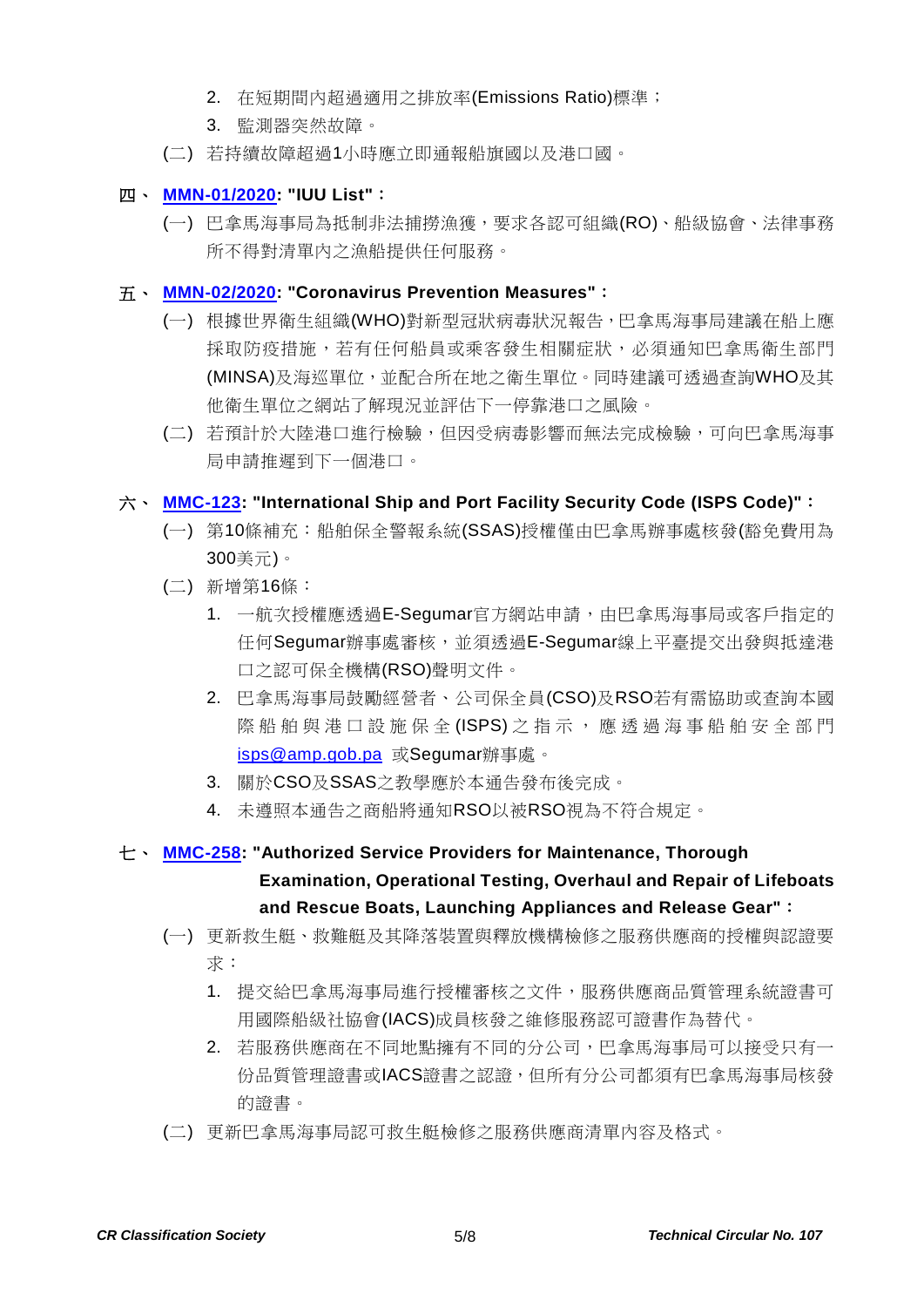### 八、 **[MMC-302:](https://www.crclass.org/chinese/download/ti-tc/107/4-8%20MMC-302-Control-de-Cambio-28-10-2019.pdf) "Maritime Labour Convention, 2006 (MLC, 2006). Exemption Certificate and Dispensation Letter. Title 3. Regulation 3.1.– Accommodation and Recreational Facilities"**:

(一) 當船舶發生以下變動時,其海事勞工證書(MLC)豁免證書將會失效,需重新接受 完整檢驗,情況包含:更改船舶名稱、更改船東、更改RO、更改公司、更改總 噸位等。

#### 九、 **[MMC-321:](https://www.crclass.org/chinese/download/ti-tc/107/4-9%20MMC-321-11-12-2019.pdf) "Continuous Synopsis Record (CSR) on Board"**:

(一) 巴拿馬海事局要求無線電許可證須包含公司之完整住址,如街道、城市、國家以 及電子信箱。

#### 十、 **[MMC-345:](https://www.crclass.org/chinese/download/ti-tc/107/4-10%20MMC-345-Ballast-Water-Management-Convention-2004-Panama-Policy-rev-dic-2019.pdf) "Ballast Water Management Convention 2004, Panama Policy"**:

(一) 巴拿馬海事局對壓艙水管理系統(BWMS)之D-2認證程序說明特殊情況之寬限期: 若船舶尚未核發符合D-2標準之壓艙水管理證書(BWMC),但因環境超出BWMS 之設計極限或無樣本分析設備,而無法在調試測試時進行採樣分析並完成D-2認 證者,巴拿馬海事局將允許一段不晚於E-1修正案生效之寬限期,並需在船上保 留相關紀錄。

### 十一、 **[MMC-359:](https://www.crclass.org/chinese/download/ti-tc/107/4-11%20MMC-359-.pdf) "Guidance for the Implementation and Certification of the ISPS Code"**:

- (一) 修正ISPS檢驗與發證審查指南(該通告之Annex 1)內容:
	- 1. 第5項,在船舶保全證書(ISSC)長證效期內變更噸位時,須申請重新簽發與舊 有長證相同有效期之長證。
	- 2. 第9項,若在船舶保全證書(ISSC)有效期限內發生RSO變更,申請長證需備 有經簽署之初始檢查報告。
	- 3. 第12項,更換RSO需上傳ISPS轉換通知書(Notification form for Transfer of [ISPS Certification\)](https://panamashipregistry.com/wp-content/uploads/2019/12/Notification-for-change-of-ISPS-certification-8.doc)至[isps@amp.gob.pa](mailto:isps@amp.gob.pa)。

### 十二、 **[MMC-378:](https://www.crclass.org/chinese/download/ti-tc/107/4-12%20MMC-378-In-force-January-1st-2020.pdf) "Announcement of Resolution Entry in Force January 1st 2020 for Amendments to the International Code for Fire Safety System (FSS Code)"**:

(一) 巴拿馬海事局要求其國籍500總噸及以上之貨船(除漁船、非推進船舶、不從事國 際貿易之遊艇、木質船外),須符合MSC.403(96)(請參考第87[期技術通報](https://www.crclass.org/chinese/download/ti-tc/87/87.pdf))、 MSC.410(97) (請參考第90[期技術通報](https://www.crclass.org/chinese/download/ti-tc/90/90.pdf))決議案之要求。

# 伍 貝里斯重要通告

#### 一、 **[MMN-19-006:](https://www.crclass.org/chinese/download/ti-tc/107/5-1%20MMN-19-006%20Port%20State%20Control%20Analysis%20and%20Self-Inspection%20Program.pdf) "Port State Control Analysis and Self-Inspection Program"**:

- (一) 貝里斯海事局整理其國籍船舶遭受滯留之港口及缺失項目船東參考,並提[供自檢](https://www.crclass.org/chinese/download/ti-tc/107/5-2%20TDL-018-IMMARBE%20Self-Inspection%20Checklist.pdf) [表給](https://www.crclass.org/chinese/download/ti-tc/107/5-2%20TDL-018-IMMARBE%20Self-Inspection%20Checklist.pdf)岸上指定人員(DPA)進行檢查。
- (二) 要求船東於每月5號以前上傳自檢表至貝里斯技術部門;若船舶被港口國管制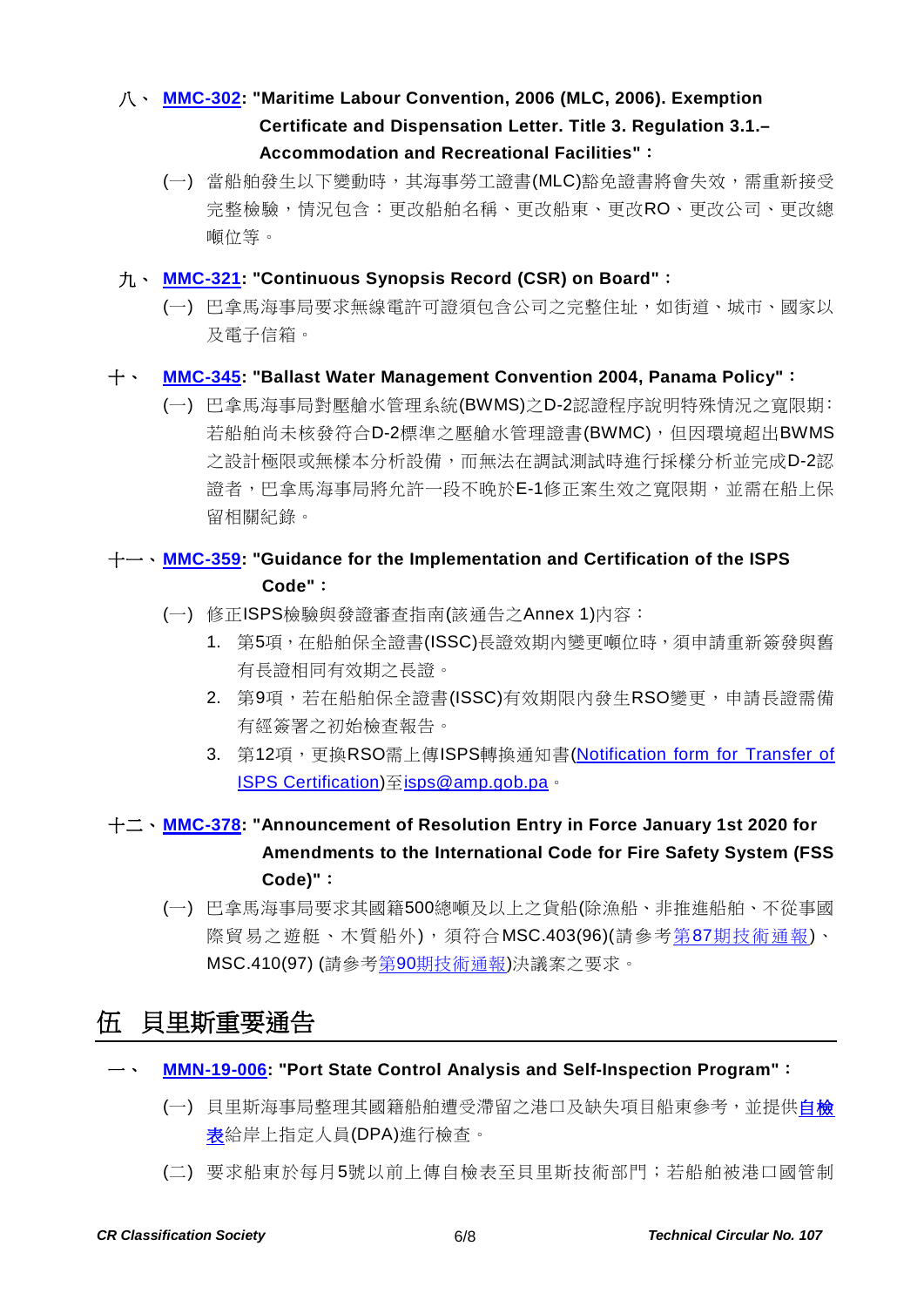(PSC)檢查7項缺失以上時,將被列入表現改善計畫(PIP)中視為不符合規定之船 舶,並要求船東需要在90天之週期中每月上傳兩次自檢表(於每月5號以前及15號 各一次)。

(三) RO應進行強制檢驗確認船東有確實上傳自檢表,若查無相關證據將被視為不符 合船旗國要求。

### 陸 澳洲通告

- 一、 澳洲海事安全局**(Australian Maritime Safety Authority, AMSA)**針對在澳洲水域使 用廢氣清潔系統**(EGCS)**之規定發出通告**[\(Marine Notice 5/2019\)](https://www.crclass.org/chinese/download/ti-tc/107/6-1%20marine-notice-05-2019-requirements-for-the-use-of-exhaust-gas-cleaning-systems-in-australian-waters-and-reporting-to-amsa.pdf)**,重點整理如下:
	- (一) 廢氣清潔系統(EGCS)應得到船旗國或船旗國認可組織的認可,同時須依據IMO 要求操作(包括MEPC.259(68)決議案之2015年「廢氣清潔系統準則」之規定)。
	- (二) 2020年1月1日以後,要求使用EGCS之船舶的船長、船舶所有人或船舶營運人在 第一次抵達澳洲港口前,須透過[EGCS@amsa.gov.au](mailto:EGCS@amsa.gov.au)通報AMSA,通報內容包 括:
		- 1. 船名(Vessel name), 表示於電子郵件標題中;
		- 2. IMO編號(IMO number);
		- 3. 抵達之港口(Arrival port):
		- 4. 抵達日期(Arrival date);
		- 5. EGCS認可方式(方案A、方案B);
		- 6. EGCS之廠商與型號;
		- 7. 開環、閉環或混合型系統(Open-loop, Close-loop or Hybrid-type System);
		- 8. 根據2015年「廢氣清潔系統準則」進行之洗滌水測試結果。

對於項目8.,EGCS之洗滌水檢測應在調適(Commissioning)時開始進行,且 每12個月進行一次並維持至少兩年,若在第一次到港前無法向AMSA提出上 述資料或樣本正在進行分析之證明,則可能會被要求禁止從EGCS排放洗滌 水至澳洲海域。

(三) AMSA可能會採集EGCS排放之洗滌水樣本,研究洗滌水排放對環境的潛在影響, 並可能會針對在澳洲海域內使用EGCS有進一步的限制。

# 柒 **CR**服務資訊

#### 一、 **CR PSC**應急群組資訊:

(一) 有關CR PSC應急群組:歡迎將以下連結告知船上,若有港口國管制官員(PSCO) 登輪檢驗或可能登輪檢驗,歡迎船長或輪機長或工程師等加入此群組。 [\(https://www.crclass.org/chinese/content/information/summary-of-psc-detentio](https://www.crclass.org/chinese/content/information/summary-of-psc-detention-items.html)